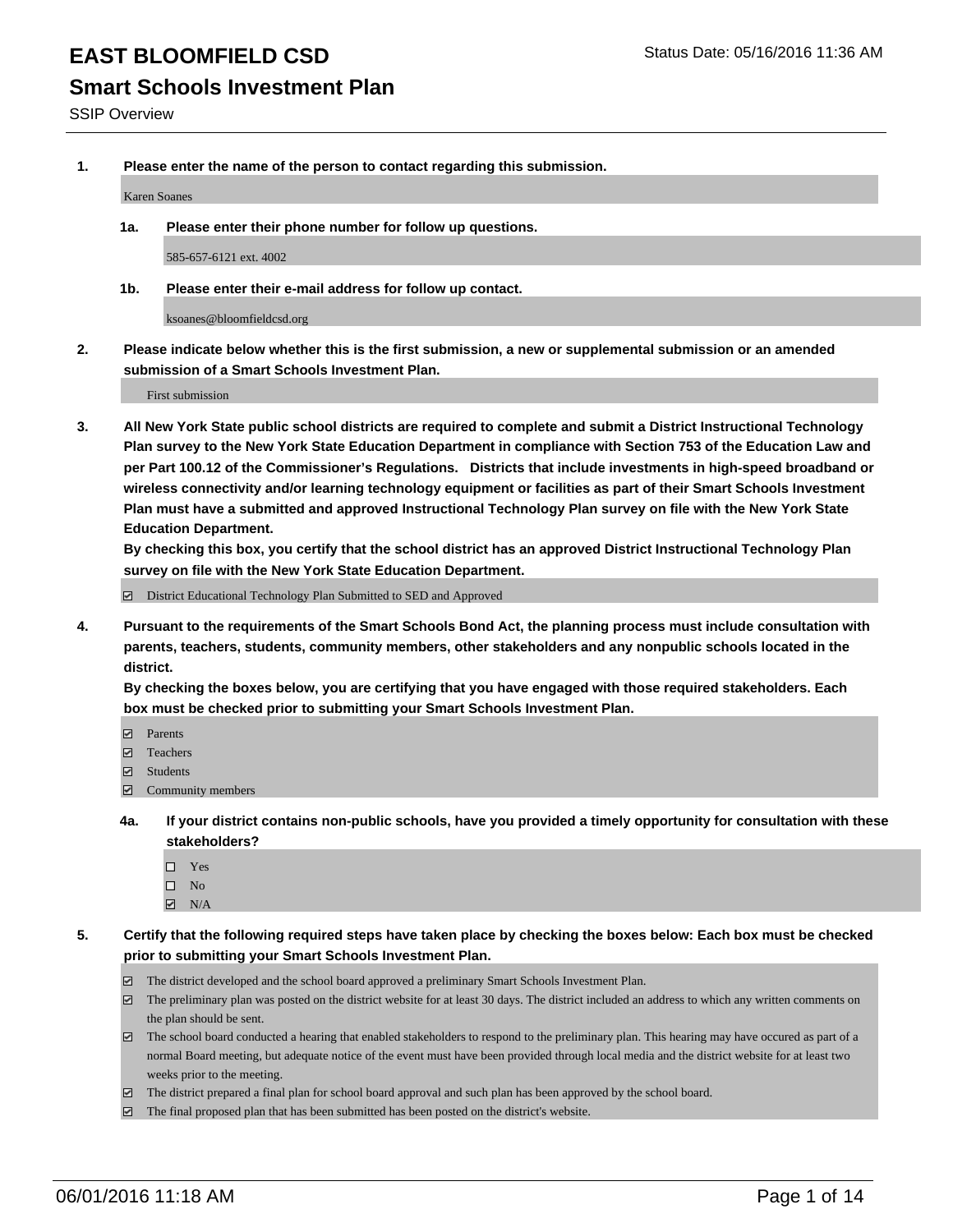SSIP Overview

**5a. Please upload the proposed Smart Schools Investment Plan (SSIP) that was posted on the district's website. Note that this should be different than your recently submitted Educational Technology Survey. The Final SSIP, as approved by the School Board, should also be posted on the website and remain there during the course of the projects contained therein.**

SmartSchoolsInvestmentPlanSSIP (2).pdf

**6. Please enter an estimate of the total number of students and staff that will benefit from this Smart Schools Investment Plan based on the cumulative projects submitted to date.**

1,072

**7. An LEA/School District may partner with one or more other LEA/School Districts to form a consortium to pool Smart Schools Bond Act funds for a project that meets all other Smart School Bond Act requirements. Each school district participating in the consortium will need to file an approved Smart Schools Investment Plan for the project and submit a signed Memorandum of Understanding that sets forth the details of the consortium including the roles of each respective district.**

 $\Box$  The district plans to participate in a consortium to partner with other school district(s) to implement a Smart Schools project.

**8. Please enter the name and 6-digit SED Code for each LEA/School District participating in the Consortium.**

| <b>Partner LEA/District</b> | <b>ISED BEDS Code</b> |
|-----------------------------|-----------------------|
| (No Response)               | (No Response)         |

**9. Please upload a signed Memorandum of Understanding with all of the participating Consortium partners.**

(No Response)

**10. Your district's Smart Schools Bond Act Allocation is:**

\$802,089

**11. Enter the budget sub-allocations by category that you are submitting for approval at this time. If you are not budgeting SSBA funds for a category, please enter 0 (zero.) If the value entered is \$0, you will not be required to complete that survey question.**

|                                       | Sub-<br>Allocations |
|---------------------------------------|---------------------|
| <b>School Connectivity</b>            | 216,187             |
| Connectivity Projects for Communities | $\Omega$            |
| Classroom Technology                  | 235,005             |
| Pre-Kindergarten Classrooms           | $\Omega$            |
| Replace Transportable Classrooms      | 0                   |
| High-Tech Security Features           | $\Omega$            |
| <b>Totals:</b>                        | 451,192.00          |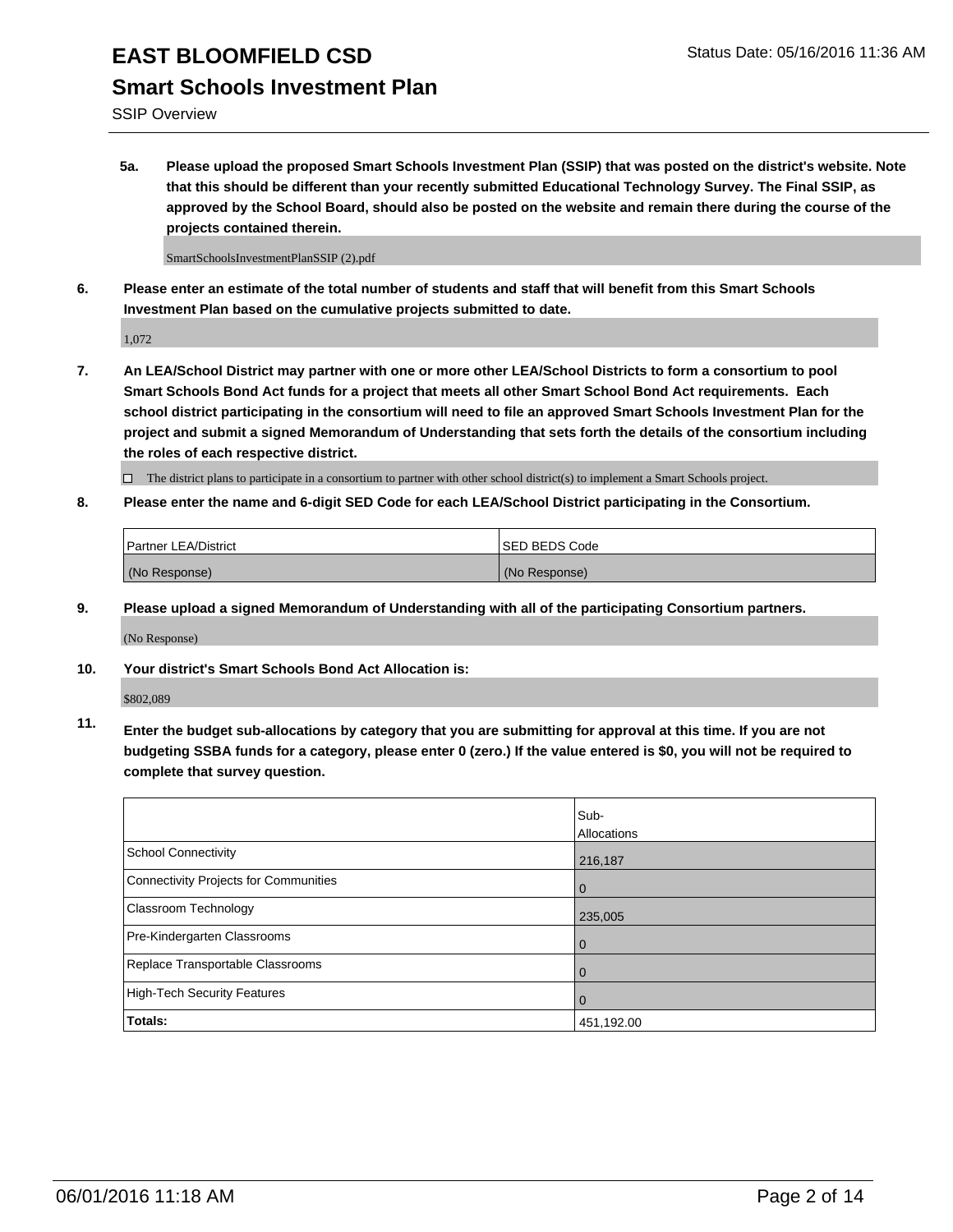School Connectivity

- **1. In order for students and faculty to receive the maximum benefit from the technology made available under the Smart Schools Bond Act, their school buildings must possess sufficient connectivity infrastructure to ensure that devices can be used during the school day. Smart Schools Investment Plans must demonstrate that:**
	- **sufficient infrastructure that meets the Federal Communications Commission's 100 Mbps per 1,000 students standard currently exists in the buildings where new devices will be deployed, or**
	- **is a planned use of a portion of Smart Schools Bond Act funds, or**
	- **is under development through another funding source.**

**Smart Schools Bond Act funds used for technology infrastructure or classroom technology investments must increase the number of school buildings that meet or exceed the minimum speed standard of 100 Mbps per 1,000 students and staff within 12 months. This standard may be met on either a contracted 24/7 firm service or a "burstable" capability. If the standard is met under the burstable criteria, it must be:**

**1. Specifically codified in a service contract with a provider, and**

**2. Guaranteed to be available to all students and devices as needed, particularly during periods of high demand, such as computer-based testing (CBT) periods.**

**Please describe how your district already meets or is planning to meet this standard within 12 months of plan submission.**

The district currently meets this standard. We have 200 Mbps for our 912 students.

- **1a. If a district believes that it will be impossible to meet this standard within 12 months, it may apply for a waiver of this requirement, as described on the Smart Schools website. The waiver must be filed and approved by SED prior to submitting this survey.**
	- By checking this box, you are certifying that the school district has an approved waiver of this requirement on file with the New York State Education Department.

#### **2. Connectivity Speed Calculator (Required)**

|                         | Number of<br>Students | Multiply by<br>100 Kbps | Divide by 1000 Current Speed   Expected<br>Ito Convert to<br>Required<br>Speed in Mb | lin Mb | Speed to be<br>Attained Within   Required<br>12 Months | Expected Date<br><b>When</b><br>Speed Will be<br><b>Met</b> |
|-------------------------|-----------------------|-------------------------|--------------------------------------------------------------------------------------|--------|--------------------------------------------------------|-------------------------------------------------------------|
| <b>Calculated Speed</b> | 912                   | 91.200                  | 91                                                                                   | 200    | 200                                                    | l met                                                       |

#### **3. Briefly describe how you intend to use Smart Schools Bond Act funds for high-speed broadband and/or wireless connectivity projects in school buildings.**

We are replacing existing CAT 5 wiring with CAT 6 wiring. We are also replacing all wireless access points. The current access points have reached their end of life and the district would benefit from newer access points with more controller capabilities.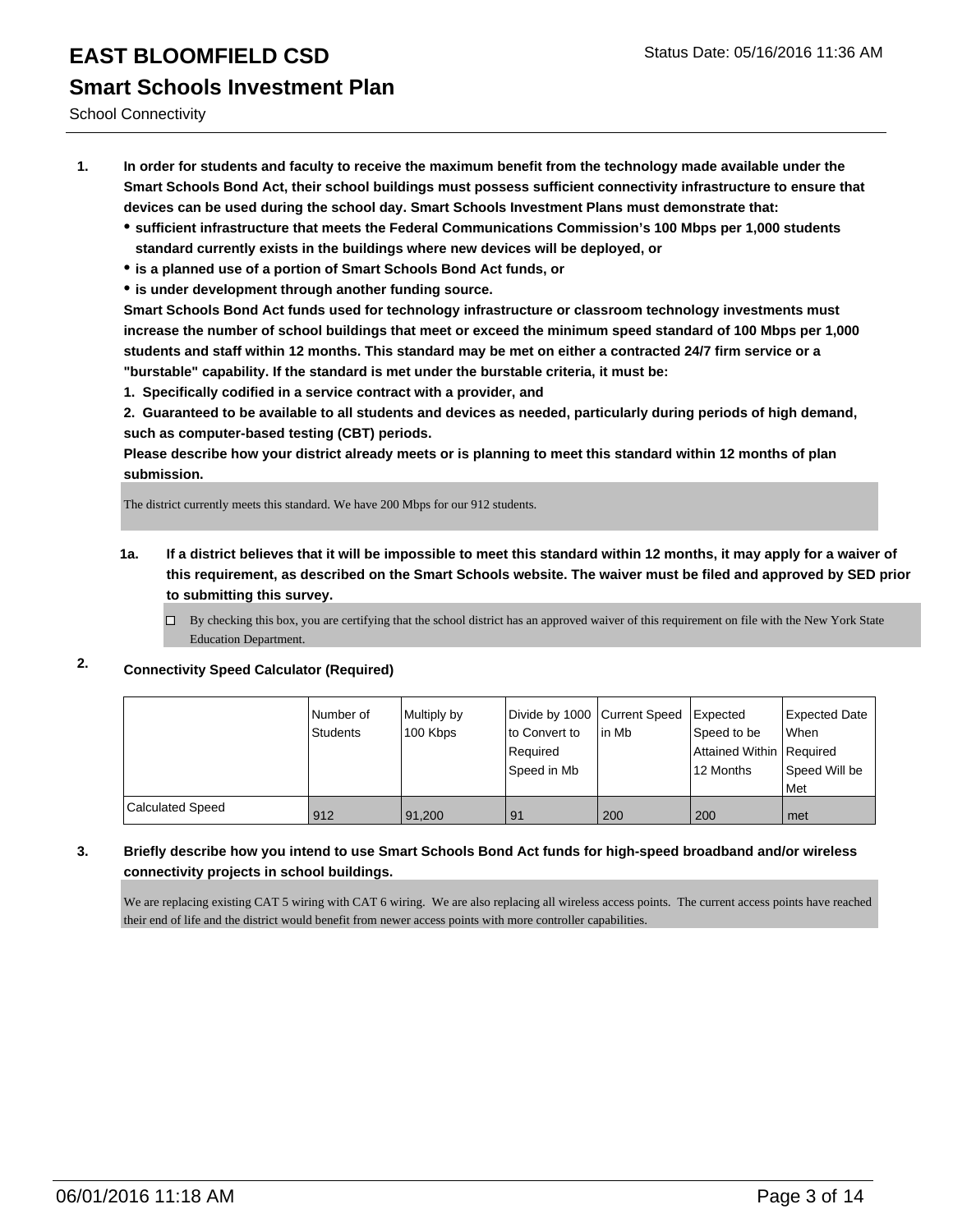School Connectivity

**4. Briefly describe the linkage between the district's District Instructional Technology Plan and the proposed projects. (There should be a link between your response to this question and your response to Question 1 in Part E. Curriculum and Instruction "What are the district's plans to use digital connectivity and technology to improve teaching and learning?)**

From our district Instructional Technology Plan:

- The district plans to use digital connectivity and technology to improve teaching and learning by:
- Fostering collaboration between students and between students and teachers.
- Encouraging and supporting project based learning.
- Developing digital literacy skills.
- Proving teachers with the tools to project documents, websites, software and other instructional materials.
- Ensuring college and career readiness by teaching our students about the cloud, managing files in the cloud, data security, and online safety.

By ensuring we are meeting and maintaining industry standards, as well as FCC requirements for connectivity, our students and staff will have access to robust wireless connections that support the seamless integration of instruction, learning, and technology.

**5. If the district wishes to have students and staff access the Internet from wireless devices within the school building, or in close proximity to it, it must first ensure that it has a robust Wi-Fi network in place that has sufficient bandwidth to meet user demand.**

#### **Please describe how you have quantified this demand and how you plan to meet this demand.**

We currently monitor the bandwidth usage in the district by taking random snapshots using graphical analysis monitoring tools at different times during the day. The technology staff also conducts periodic upload and download speed tests to ensure the fiber and wireless are performing at their industry standard prescribed rates.

**6. As indicated on Page 5 of the guidance, the Office of Facilities Planning will have to conduct a preliminary review of all capital projects, including connectivity projects.**

| Project Number        |  |
|-----------------------|--|
| 43-05-01-04-7-999-BA1 |  |

**7. Certain high-tech security and connectivity infrastructure projects may be eligible for an expedited review process as determined by the Office of Facilities Planning.**

**Was your project deemed eligible for streamlined review?**

Yes

**7a. Districts that choose the Streamlined Review Process will be required to certify that they have reviewed all installations with their licensed architect or engineer of record and provide that person's name and license number.**

**The licensed professional must review the products and proposed method of installation prior to implementation and review the work during and after completion in order to affirm that the work was code-compliant, if requested.**

 $\boxdot$  I certify that I have reviewed all installations with a licensed architect or engineer of record.

**8. Include the name and license number of the architect or engineer of record.**

| <i>N</i> ame           | License Number |
|------------------------|----------------|
| Steven Vincent Rebholz | 199131         |

**9. If you are submitting an allocation for School Connectivity complete this table. Note that the calculated Total at the bottom of the table must equal the Total allocation for this category that you entered in the SSIP Overview overall budget.**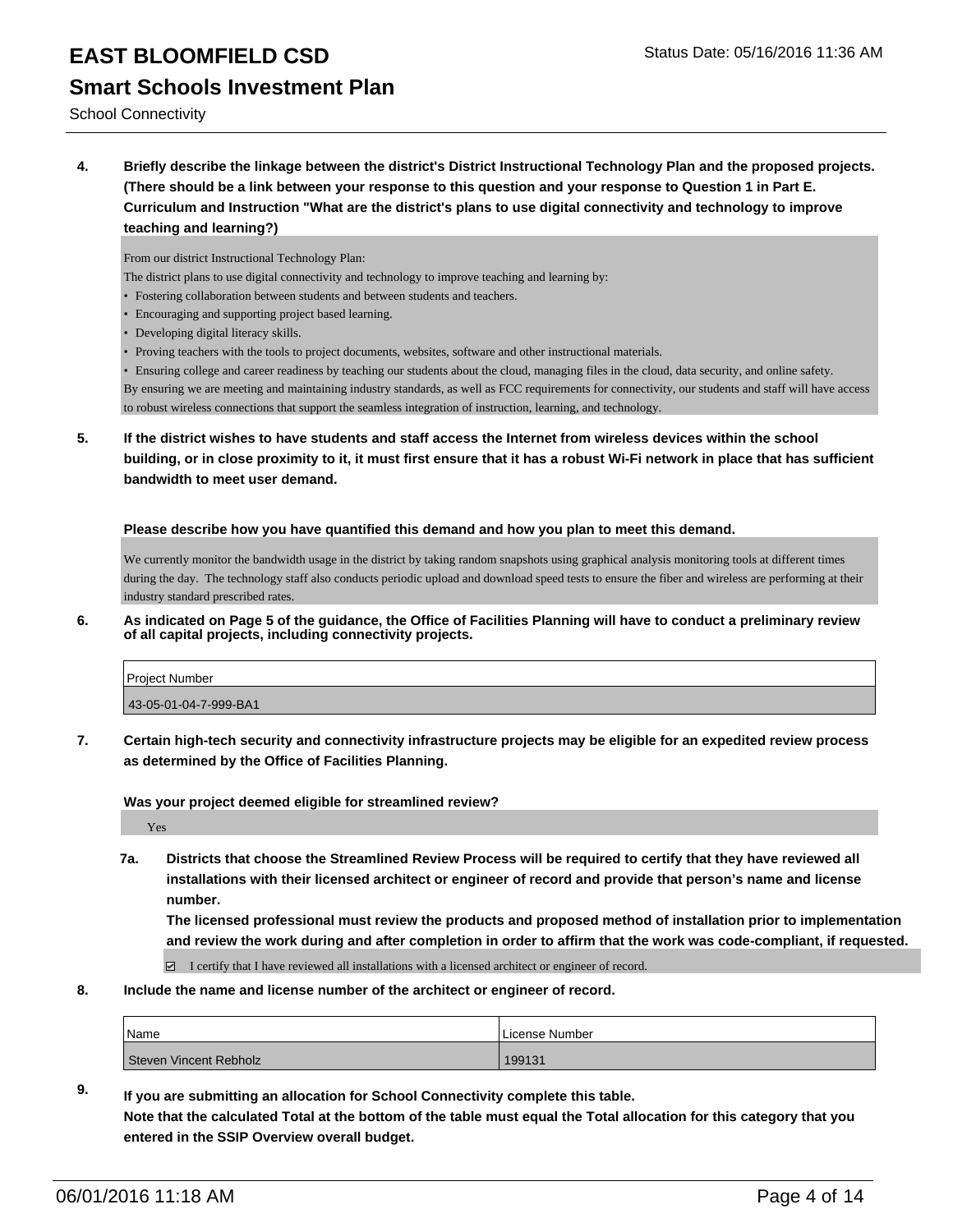# **Smart Schools Investment Plan**

School Connectivity

|                                            | Sub-<br>Allocation |
|--------------------------------------------|--------------------|
| Network/Access Costs                       | 88,639             |
| <b>Outside Plant Costs</b>                 | $\overline{0}$     |
| School Internal Connections and Components | 30,084             |
| Professional Services                      | 97,464             |
| Testing                                    | $\overline{0}$     |
| <b>Other Upfront Costs</b>                 | $\overline{0}$     |
| <b>Other Costs</b>                         | $\overline{0}$     |
| Totals:                                    | 216,187.00         |

| Select the allowable expenditure | Item to be purchased              | Quantity | Cost per Item | <b>Total Cost</b> |
|----------------------------------|-----------------------------------|----------|---------------|-------------------|
| type.                            |                                   |          |               |                   |
| Repeat to add another item under |                                   |          |               |                   |
| each type.                       |                                   |          |               |                   |
| <b>Professional Services</b>     | wiring installation               |          | 97,464        | 97,464            |
| Connections/Components           | wiring accessory parts - assorted | 150      | 77            | 11,550            |
| Connections/Components           | I CAT 6                           |          | 18,534        | 18,534            |
| Network/Access Costs             | access points                     | 137      | 647           | 88,639            |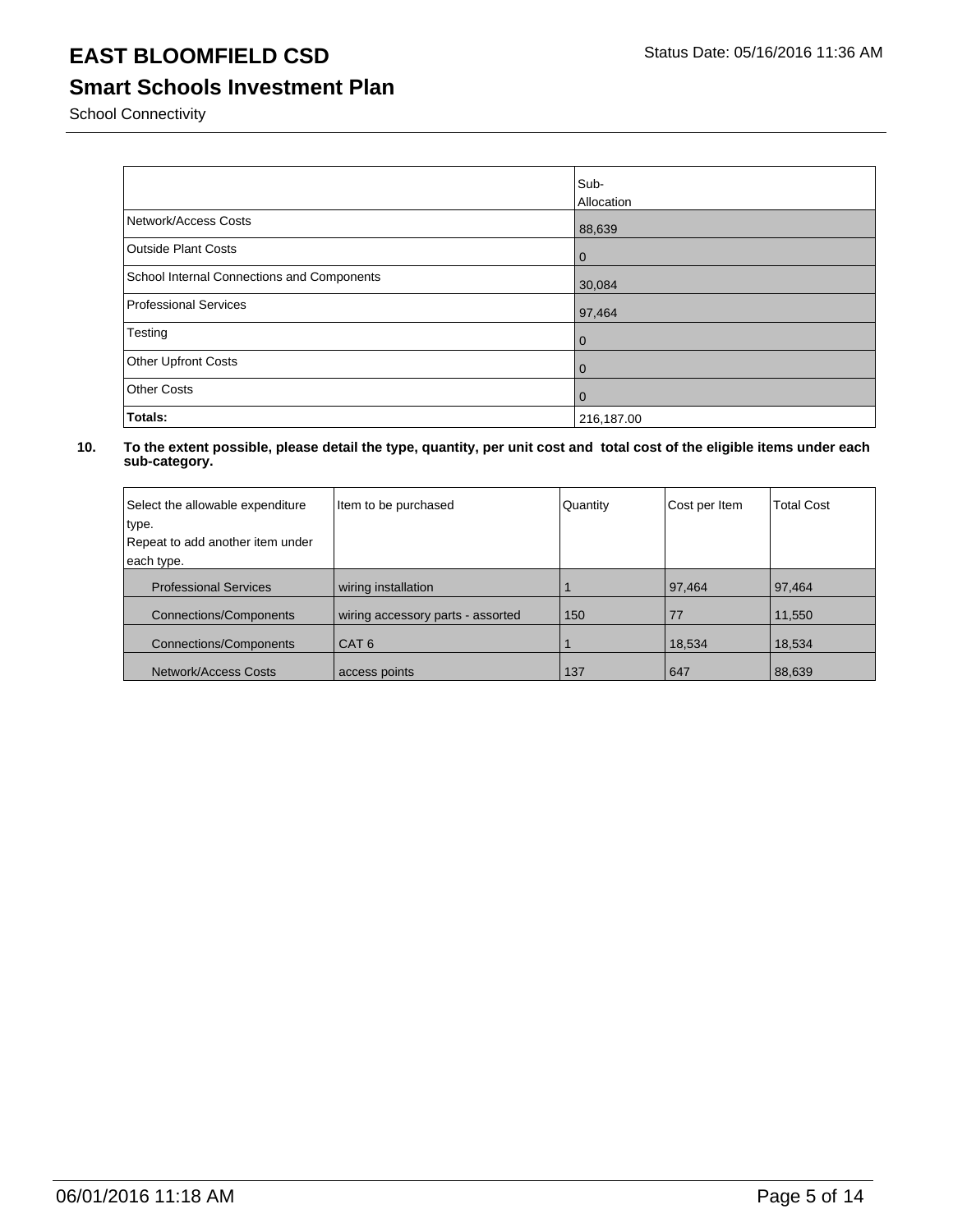### **Smart Schools Investment Plan**

Community Connectivity (Broadband and Wireless)

**1. Briefly describe how you intend to use Smart Schools Bond Act funds for high-speed broadband and/or wireless connectivity projects in the community.**

(No Response)

**2. Please describe how the proposed project(s) will promote student achievement and increase student and/or staff access to the Internet in a manner that enhances student learning and/or instruction outside of the school day and/or school building.**

(No Response)

**3. Community connectivity projects must comply with all the necessary local building codes and regulations (building and related permits are not required prior to plan submission).**

 $\Box$  I certify that we will comply with all the necessary local building codes and regulations.

**4. Please describe the physical location of the proposed investment.**

(No Response)

**5. Please provide the initial list of partners participating in the Community Connectivity Broadband Project, along with their Federal Tax Identification (Employer Identification) number.**

| <b>Project Partners</b> | <b>IFederal ID#</b> |
|-------------------------|---------------------|
| (No Response)           | (No Response)       |

**6. If you are submitting an allocation for Community Connectivity, complete this table.**

**Note that the calculated Total at the bottom of the table must equal the Total allocation for this category that you entered in the SSIP Overview overall budget.**

|                                    | Sub-Allocation |
|------------------------------------|----------------|
| Network/Access Costs               | (No Response)  |
| Outside Plant Costs                | (No Response)  |
| <b>Tower Costs</b>                 | (No Response)  |
| <b>Customer Premises Equipment</b> | (No Response)  |
| Professional Services              | (No Response)  |
| Testing                            | (No Response)  |
| <b>Other Upfront Costs</b>         | (No Response)  |
| <b>Other Costs</b>                 | (No Response)  |
| Totals:                            |                |

| Select the allowable expenditure | Item to be purchased | Quantity      | Cost per Item | <b>Total Cost</b> |
|----------------------------------|----------------------|---------------|---------------|-------------------|
| 'type.                           |                      |               |               |                   |
| Repeat to add another item under |                      |               |               |                   |
| each type.                       |                      |               |               |                   |
| (No Response)                    | (No Response)        | (No Response) | (No Response) | (No Response)     |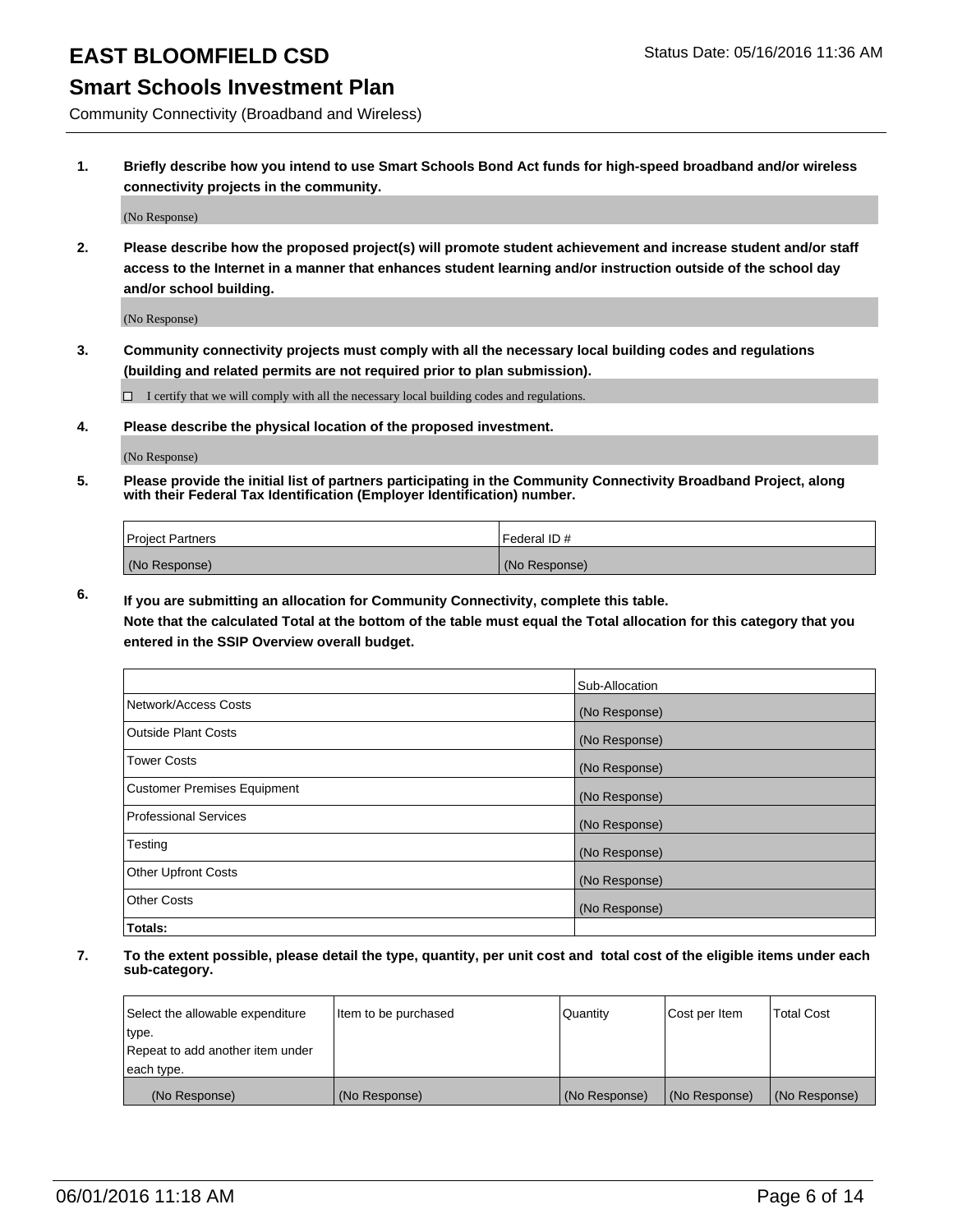#### Classroom Learning Technology

**1. In order for students and faculty to receive the maximum benefit from the technology made available under the Smart Schools Bond Act, their school buildings must possess sufficient connectivity infrastructure to ensure that devices can be used during the school day. Smart Schools Investment Plans must demonstrate that sufficient infrastructure that meets the Federal Communications Commission's 100 Mbps per 1,000 students standard currently exists in the buildings where new devices will be deployed, or is a planned use of a portion of Smart Schools Bond Act funds, or is under development through another funding source.**

**Smart Schools Bond Act funds used for technology infrastructure or classroom technology investments must increase the number of school buildings that meet or exceed the minimum speed standard of 100 Mbps per 1,000 students and staff within 12 months. This standard may be met on either a contracted 24/7 firm service or a "burstable" capability. If the standard is met under the burstable criteria, it must be:**

**1. Specifically codified in a service contract with a provider, and**

**2. Guaranteed to be available to all students and devices as needed, particularly during periods of high demand, such as computer-based testing (CBT) periods.**

**Please describe how your district already meets or is planning to meet this standard within 12 months of plan submission.**

The district currently meets this standard. We have 200 Mbps for our students.The total student enrollment is 912.

**1a. If a district believes that it will be impossible to meet this standard within 12 months, it may apply for a waiver of this requirement, as described on the Smart Schools website. The waiver must be filed and approved by SED prior to submitting this survey.**

 $\Box$  By checking this box, you are certifying that the school district has an approved waiver of this requirement on file with the New York State Education Department.

#### **2. Connectivity Speed Calculator (Required)**

|                         | Number of<br>Students | Multiply by<br>100 Kbps | Divide by 1000 Current Speed<br>Ito Convert to<br>Required<br> Speed in Mb | lin Mb | <b>I</b> Expected<br>Speed to be<br>Attained Within   Required<br>12 Months | <b>Expected Date</b><br><b>When</b><br>Speed Will be<br>l Met |
|-------------------------|-----------------------|-------------------------|----------------------------------------------------------------------------|--------|-----------------------------------------------------------------------------|---------------------------------------------------------------|
| <b>Calculated Speed</b> | 912                   | 91.200                  | 91                                                                         | 200    | 200                                                                         | ∣met                                                          |

**3. If the district wishes to have students and staff access the Internet from wireless devices within the school building, or in close proximity to it, it must first ensure that it has a robust Wi-Fi network in place that has sufficient bandwidth to meet user demand.**

**Please describe how you have quantified this demand and how you plan to meet this demand.**

We currently monitor the bandwidth usage in the district by taking random snapshots using graphical analysis monitoring tools at different times during the day. The technology staff also conducts periodic upload and download speed tests to ensure the fiber and wireless are performing at their industry standard prescribed rates.

**4. All New York State public school districts are required to complete and submit an Instructional Technology Plan survey to the New York State Education Department in compliance with Section 753 of the Education Law and per Part 100.12 of the Commissioner's Regulations.**

**Districts that include educational technology purchases as part of their Smart Schools Investment Plan must have a submitted and approved Instructional Technology Plan survey on file with the New York State Education Department.**

By checking this box, you are certifying that the school district has an approved Instructional Technology Plan survey on file with the New York State Education Department.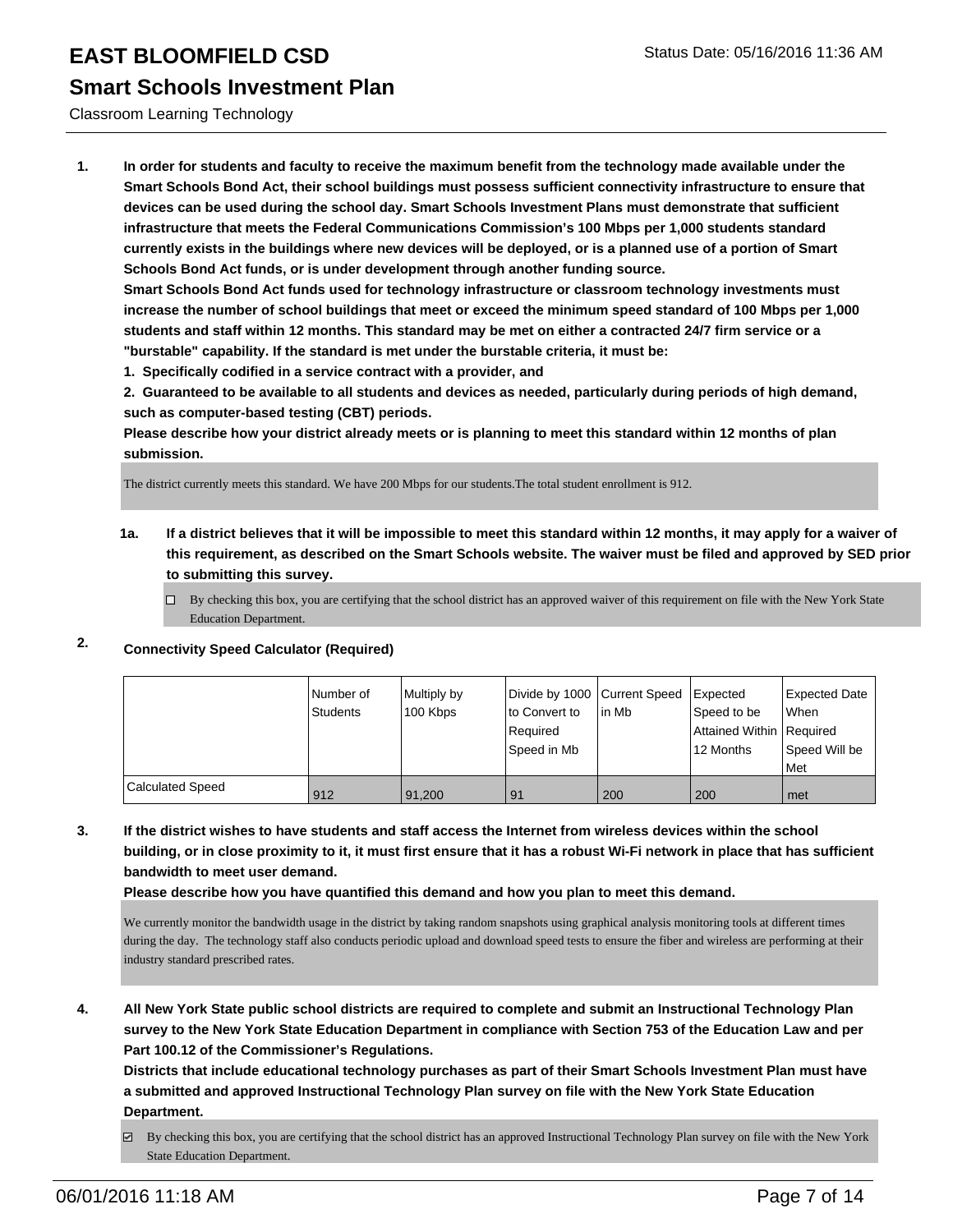Classroom Learning Technology

#### **5. Describe the devices you intend to purchase and their compatibility with existing or planned platforms or systems. Specifically address the adequacy of each facility's electrical, HVAC and other infrastructure necessary to install and support the operation of the planned technology.**

Our major initiative is a 1:1 digital learning program for our secondary schools. For this initiative the district will be providing chromebooks to every secondary student. Bloomfield CSD is a Google Apps for Education (GAFE) district and students and staff have been using GAFE for the last four years. There has been ongoing professional development in these years. Several teachers have been modeling the use of GAFE, including Google Classroom, for their peers. Teachers have also begun flipping their classrooms and are using the classroom time to engage the students with project based learning. For this to be successful the students need access to technology. At the moment, the availability of laptop carts and a computer lab are driving the lesson plans of the teachers. We want to flip this so that the use of technology is driven by the lesson plan because students already have the technology in their hands.

The district is purchasing charging carts and we are looking at high efficiency models that have low energy consumption. Certain grade levels will be allowed to take the chromebooks home and the expectation is that the chromebooks are brought into school every morning fully charged. The students are quick learners and often support each other. Bloomfield has started training students to run a help desk next year in addition to being in-classroom supports for both their peers and teachers. For at least the first year the chromebooks will stay in the building and to accommodate the storage and nightly charging, storage carts will be purchased. After the first year the district is considering letting the upper grades take home the devices but charging carts will still be necessary for the the other grades.

The district has a robust secondary technology program. The students taking these courses already have access to a CNC machine. As part of our career and college readiness preparation the district will also purchase a 3D printer and laser engraver to support the secondary technology classes. While learning to use these machines are important skills for the students, teachers in other curricular areas will also benefit from them. Teachers will be able to make requests for the technology classes to create objects to enhance their curriculum such as historical artifacts or scientific models. At the elementary level we have found iPads to be a very effective piece of technology for students. iPads are used in several different ways in the elementary classrooms. They are used as learning centers during literacy intstruction. Because the students only log into the app on the iPad there is very little delay, thereby increasing the amount of learning time in the app. Students use the iPads for research during science and social studies blocks and often use the camera to document science experiments, social studies projects, and other evidence of their learning. As part of our Primary Years Programme, our 5th grade students during Exhibition time have authored several iBooks as part of their project. These are shared in all of the iBooks libraries on all of the elementary iPads. The students enjoy reading each others books.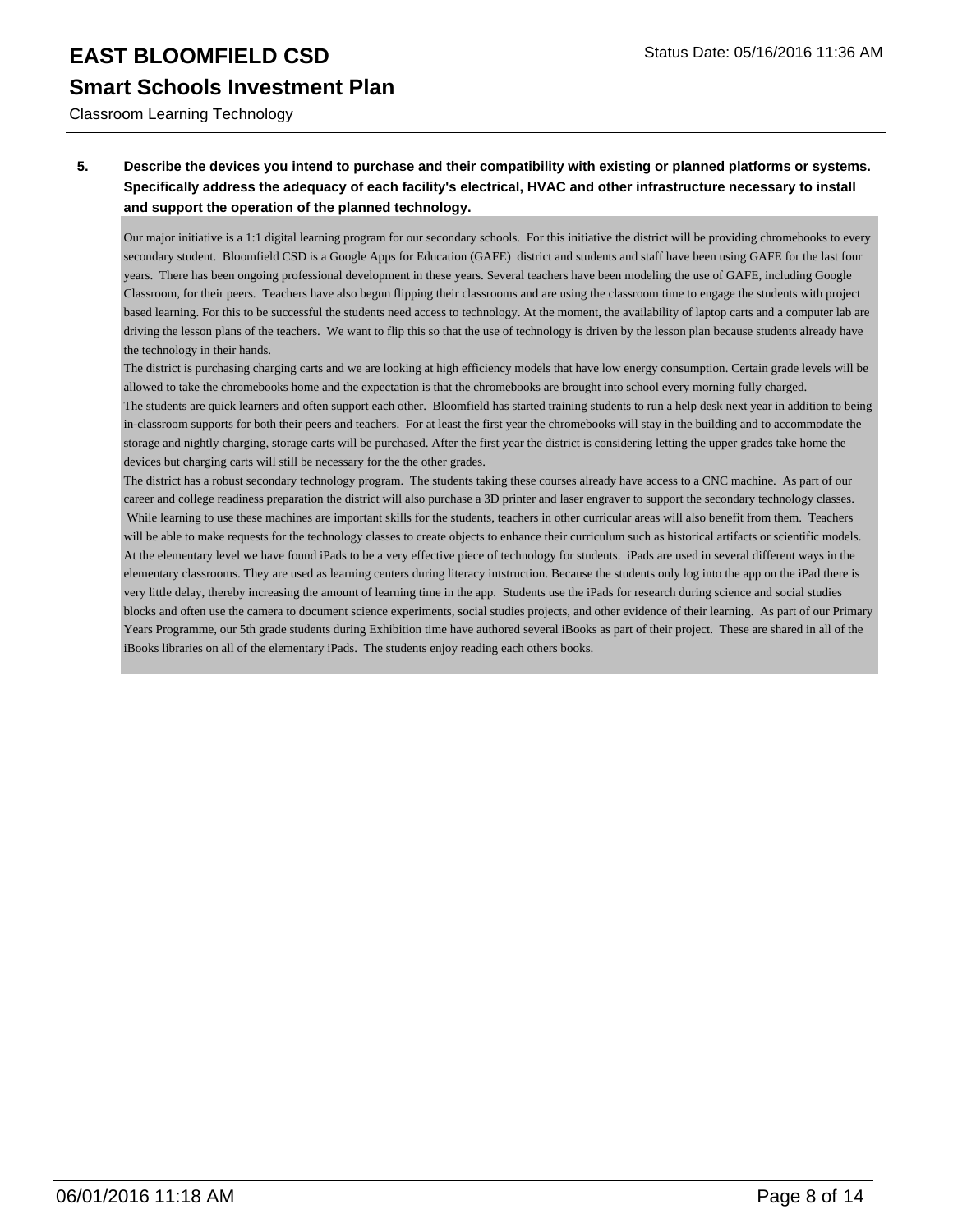Classroom Learning Technology

- **6. Describe how the proposed technology purchases will:**
	- **> enhance differentiated instruction;**
	- **> expand student learning inside and outside the classroom;**
	- **> benefit students with disabilities and English language learners; and**
	- **> contribute to the reduction of other learning gaps that have been identified within the district.**

**The expectation is that districts will place a priority on addressing the needs of students who struggle to succeed in a rigorous curriculum. Responses in this section should specifically address this concern and align with the district's Instructional Technology Plan (in particular Question 2 of E. Curriculum and Instruction: "Does the district's instructional technology plan address the needs of students with disabilities to ensure equitable access to instruction, materials and assessments?" and Question 3 of the same section: "Does the district's instructional technology plan address the provision of assistive technology specifically for students with disabilities to ensure access to and participation in the general curriculum?"**

As part of a universal design approach to differentiated instruction, and supporting students with disabilities, we make use of the variety of assistive technology tools that are developed for use with Google Chrome and Google Apps for Education. These include speech-to-text and text-to-speech applications, the ability to enlarge print, simplify web pages, word prediction support, and access to word processing. These tools provide all of our students with the ability to fully participate in classroom learning activities. Having a chromebook per student makes providing access to all of these tools, as they are needed, efficient. Several students with disabilities have been piloting these tools and we know they are effective in improving student learning.

The district currently has two ELL students. The district employs an universal design approach to differentiated instruction that not only benefits students with disabilities but ELL students and gifted students in need of more challenging instruction. Our ELL students will have access to picture dictionaries, text to speech capabilities to assist with pronounciation and learning to read English. They also have access to Read Write for Chrome which provides a variety of text based supports that support students with disabilities and ELL students.

Despite the small size of the district, students have access to a variety of college credit bearing courses. However, there are students that may want to access additional courses that the district cannot provide. By providing students with their own chromebook, it eliminates one barrier to providing access to an online course should the student want to take one of these courses.

#### **7. Where appropriate, briefly describe how the proposed technology purchases will enhance ongoing communication with parents and other stakeholders and help the district facilitate technology-based regional partnerships, including distance learning and other efforts.**

Currently, our sixth grade team collaborates with two other districts. They share flipped classroom videos and lesson plans and the students collaborate with each other on learning projects through the use of Google applications. This serves as a model for how teachers could collaborate regionally. As a small rural district, these types of partnerships are invaluable, especially to our secondary teachers, who are often the only teacher of a particular course or subject area.

Despite the small size of the district, students have access to a variety of college credit bearing courses. However, there are students that may want to access additional courses that the district cannot provide. By providing students with their own chromebook, it eliminates one barrier to providing access to an online course should the student want to take one of these courses.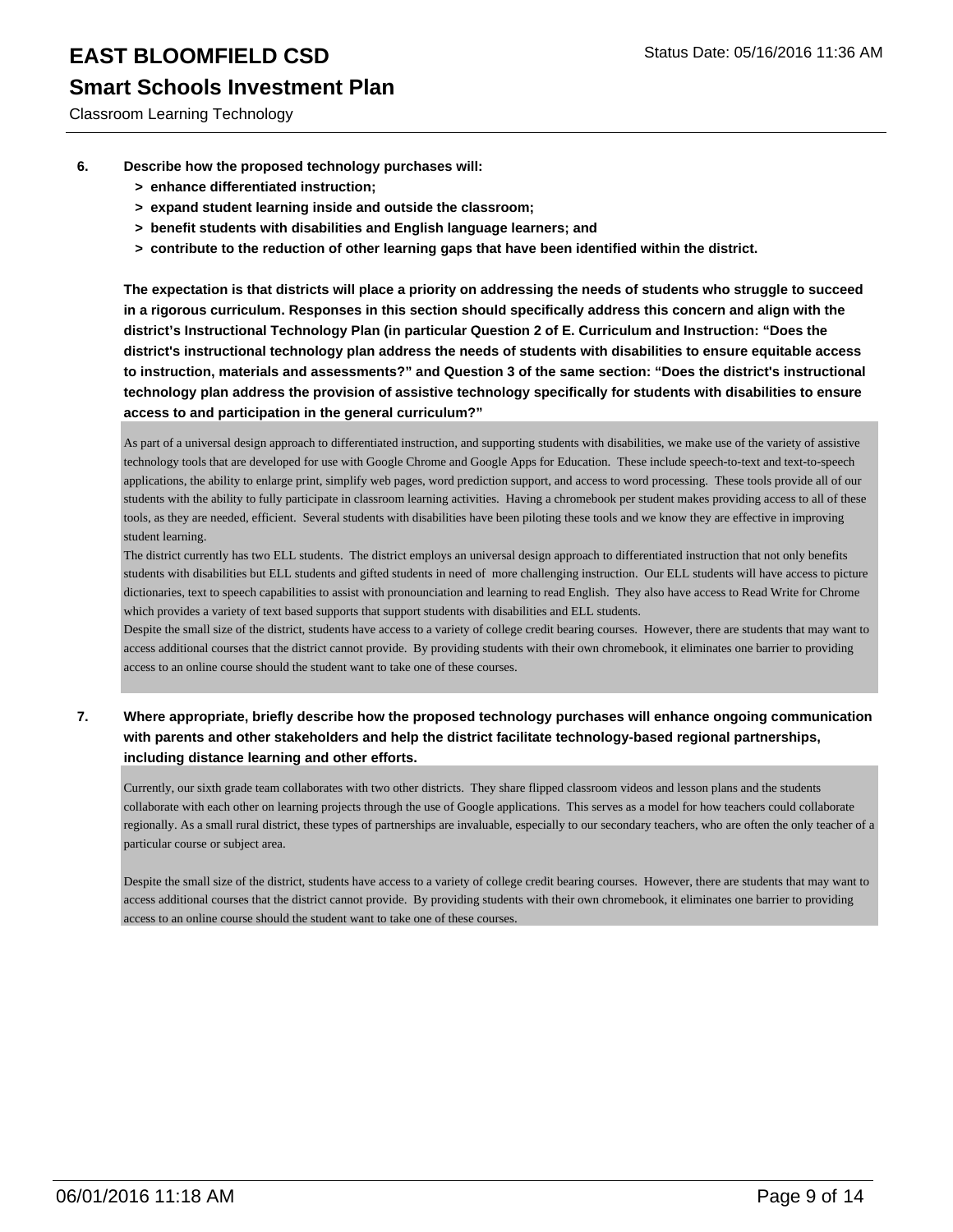Classroom Learning Technology

**8. Describe the district's plan to provide professional development to ensure that administrators, teachers and staff can employ the technology purchased to enhance instruction successfully.**

**Note: This response should be aligned and expanded upon in accordance with your district's response to Question 1 of F. Professional Development of your Instructional Technology Plan: "Please provide a summary of professional development offered to teachers and staff, for the time period covered by this plan, to support technology to enhance teaching and learning. Please include topics, audience and method of delivery within your summary."**

From our District Instructional Technology Plan:

With advances in current technology, professional development can happen in many different formats. The district encourages staff to build personal learning networks and include a variety of professional development formats as part of their personal professional development plan. The goal of all district sponsored professional development is to create training opportunities that are easily accessible, develop a common language among users regarding technology lexion, and promote the integration of technology into rich and rewarding learning experiences for our students. The focus of our professional development has been, and will continue to be:

- re-thinking how teachers use classroom instructional time and the flipped classroom model
- using Google Apps for Education and the many associated tools to create collaborative learning experiences
- rethinking how students demonstrate their learning
- using technology to support all learners in the classroom using principles of Universal Design.

In addition to our district sponsored professional development teachers attend professional development at the Wayne-Finger Lakes Teacher Center, Wayne-Finger Lakes BOCES, and NYSCATE. Staff also are encouraged to participate in professional webinars and use social media to broaden their learning as well.

- **9. Districts must contact the SUNY/CUNY teacher preparation program that supplies the largest number of the district's new teachers to request advice on innovative uses and best practices at the intersection of pedagogy and educational technology.**
	- By checking this box, you certify that you have contacted the SUNY/CUNY teacher preparation program that supplies the largest number of your new teachers to request advice on these issues.
- **10. A district whose Smart Schools Investment Plan proposes the purchase of technology devices and other hardware must account for nonpublic schools in the district.**

**Are there nonpublic schools within your school district?**

- □ Yes
- $\blacksquare$  No

#### **11. Nonpublic Classroom Technology Loan Calculator**

**The Smart Schools Bond Act provides that any Classroom Learning Technology purchases made using Smart Schools funds shall be lent, upon request, to nonpublic schools in the district. However, no school district shall be required to loan technology in amounts greater than the total obtained and spent on technology pursuant to the Smart Schools Bond Act and the value of such loan may not exceed the total of \$250 multiplied by the nonpublic school enrollment in the base year at the time of enactment.**

**See:**

**http://www.p12.nysed.gov/mgtserv/smart\_schools/docs/Smart\_Schools\_Bond\_Act\_Guidance\_04.27.15\_Final.pdf.**

|                                       | 1. Classroom<br>Technology<br>Sub-allocation | 2. Public<br>Enrollment<br>$(2014 - 15)$ | 3. Nonpublic<br>Enrollment<br>(2014-15) | l 4. Sum of<br>Public and<br>Nonpublic<br>l Enrollment | 15. Total Per<br>Pupil Sub-<br>Iallocation                                                    | 6. Total<br>Nonpublic Loan  <br>Amount |
|---------------------------------------|----------------------------------------------|------------------------------------------|-----------------------------------------|--------------------------------------------------------|-----------------------------------------------------------------------------------------------|----------------------------------------|
| Calculated Nonpublic Loan<br>l Amount |                                              |                                          |                                         |                                                        | (No Response)   (No Response)   (No Response)   (No Response)   (No Response)   (No Response) |                                        |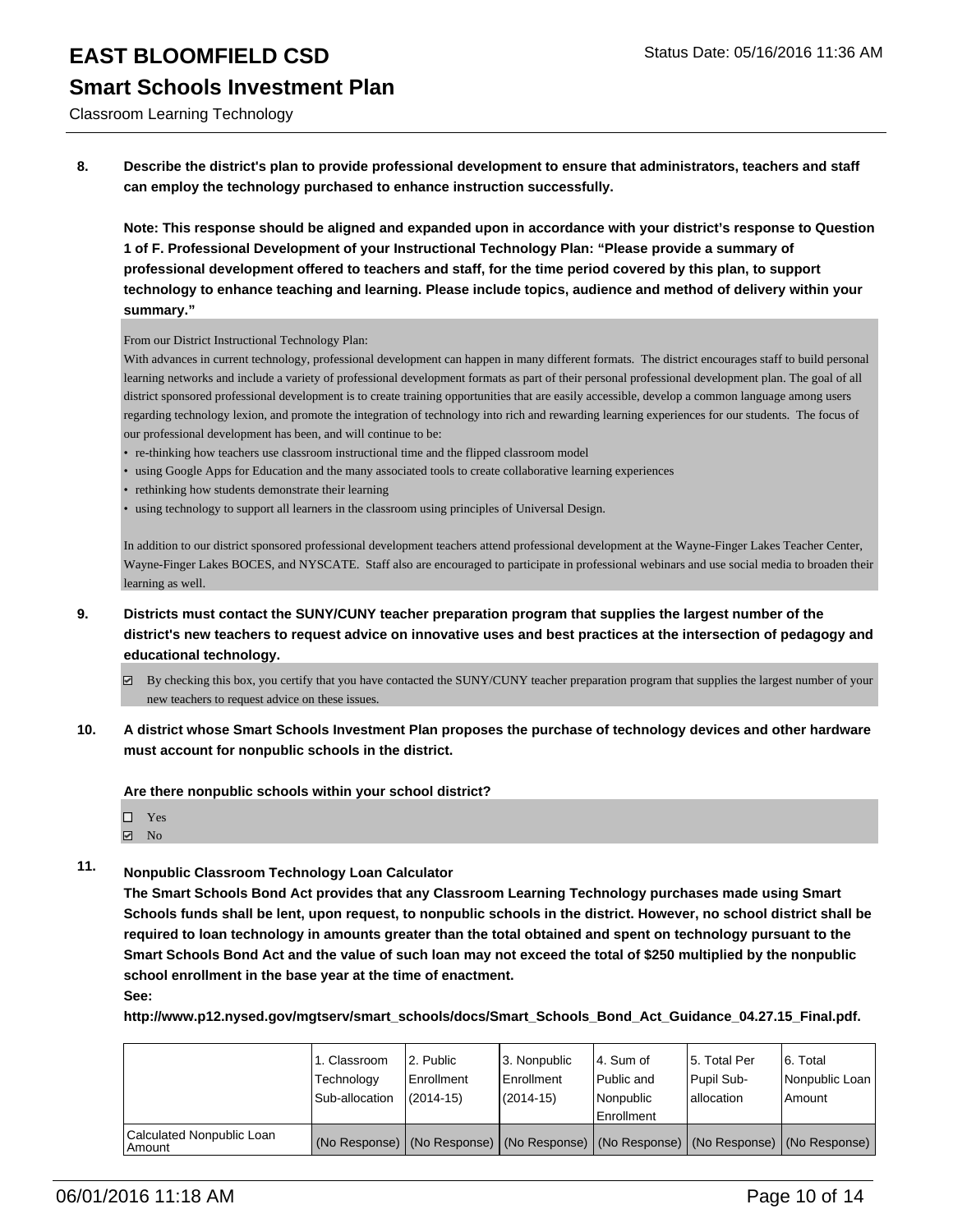Classroom Learning Technology

**12. To ensure the sustainability of technology purchases made with Smart Schools funds, districts must demonstrate a long-term plan to maintain and replace technology purchases supported by Smart Schools Bond Act funds. This sustainability plan shall demonstrate a district's capacity to support recurring costs of use that are ineligible for Smart Schools Bond Act funding such as device maintenance, technical support, Internet and wireless fees, maintenance of hotspots, staff professional development, building maintenance and the replacement of incidental items. Further, such a sustainability plan shall include a long-term plan for the replacement of purchased devices and equipment at the end of their useful life with other funding sources.**

 $\boxdot$  By checking this box, you certify that the district has a sustainability plan as described above.

**13. Districts must ensure that devices purchased with Smart Schools Bond funds will be distributed, prepared for use, maintained and supported appropriately. Districts must maintain detailed device inventories in accordance with generally accepted accounting principles.**

By checking this box, you certify that the district has a distribution and inventory management plan and system in place.

**14. If you are submitting an allocation for Classroom Learning Technology complete this table. Note that the calculated Total at the bottom of the table must equal the Total allocation for this category that you entered in the SSIP Overview overall budget.**

|                          | Sub-Allocation |
|--------------------------|----------------|
| Interactive Whiteboards  | 0              |
| Computer Servers         | 0              |
| <b>Desktop Computers</b> | O              |
| Laptop Computers         | 145,000        |
| <b>Tablet Computers</b>  | 31,955         |
| <b>Other Costs</b>       | 58,050         |
| Totals:                  | 235,005.00     |

| Select the allowable expenditure<br>type. | I Item to be Purchased | Quantity | Cost per Item | <b>Total Cost</b> |
|-------------------------------------------|------------------------|----------|---------------|-------------------|
| Repeat to add another item under          |                        |          |               |                   |
|                                           |                        |          |               |                   |
| each type.                                |                        |          |               |                   |
| <b>Laptop Computers</b>                   | chromebooks            | 580      | 250           | 145,000           |
| <b>Other Costs</b>                        | chromebook cases       | 520      | 14            | 7,280             |
| <b>Tablet Computers</b>                   | iPads and cases        | 77       | 415           | 31,955            |
| <b>Other Costs</b>                        | laser engraver         |          | 18,000        | 18,000            |
| <b>Other Costs</b>                        | 3D printer             |          | 7,000         | 7,000             |
| <b>Other Costs</b>                        | 3D scanner             |          | 800           | 800               |
| <b>Other Costs</b>                        | charging carts         | 22       | 1,135         | 24,970            |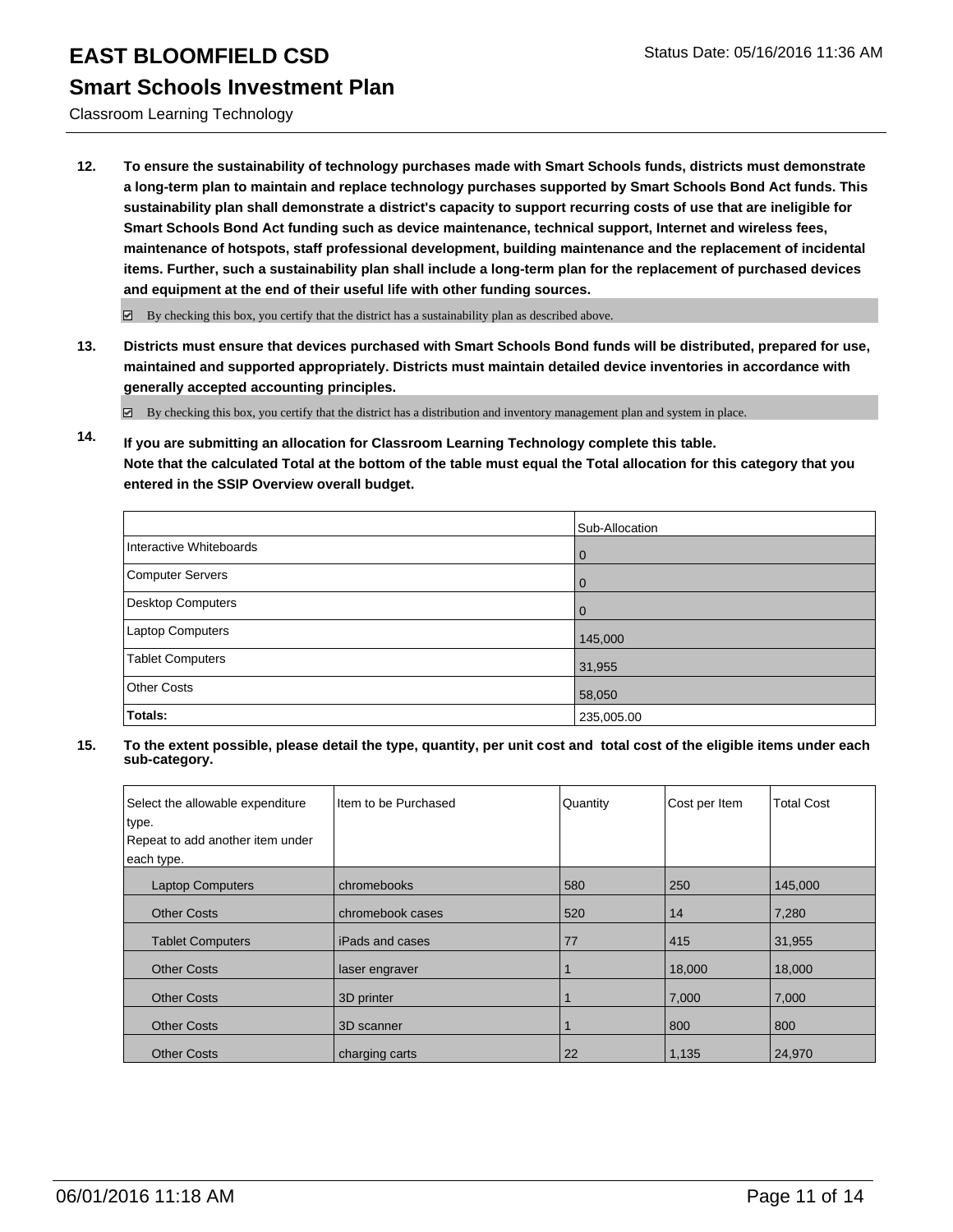Pre-Kindergarten Classrooms

**1. Provide information regarding how and where the district is currently serving pre-kindergarten students and justify the need for additional space with enrollment projections over 3 years.**

(No Response)

- **2. Describe the district's plan to construct, enhance or modernize education facilities to accommodate prekindergarten programs. Such plans must include:**
	- **Specific descriptions of what the district intends to do to each space;**
	- **An affirmation that pre-kindergarten classrooms will contain a minimum of 900 square feet per classroom;**
	- **The number of classrooms involved;**
	- **The approximate construction costs per classroom; and**
	- **Confirmation that the space is district-owned or has a long-term lease that exceeds the probable useful life of the improvements.**

(No Response)

**3. Smart Schools Bond Act funds may only be used for capital construction costs. Describe the type and amount of additional funds that will be required to support ineligible ongoing costs (e.g. instruction, supplies) associated with any additional pre-kindergarten classrooms that the district plans to add.**

(No Response)

**4. All plans and specifications for the erection, repair, enlargement or remodeling of school buildings in any public school district in the State must be reviewed and approved by the Commissioner. Districts that plan capital projects using their Smart Schools Bond Act funds will undergo a Preliminary Review Process by the Office of Facilities Planning.**

| Project Number |  |
|----------------|--|
| (No Response)  |  |

**5. If you have made an allocation for Pre-Kindergarten Classrooms, complete this table. Note that the calculated Total at the bottom of the table must equal the Total allocation for this category that you**

**entered in the SSIP Overview overall budget.**

|                                          | Sub-Allocation |
|------------------------------------------|----------------|
| Construct Pre-K Classrooms               | (No Response)  |
| Enhance/Modernize Educational Facilities | (No Response)  |
| Other Costs                              | (No Response)  |
| Totals:                                  |                |

| Select the allowable expenditure | Item to be purchased | l Quantitv    | Cost per Item | <b>Total Cost</b> |
|----------------------------------|----------------------|---------------|---------------|-------------------|
| type.                            |                      |               |               |                   |
| Repeat to add another item under |                      |               |               |                   |
| each type.                       |                      |               |               |                   |
| (No Response)                    | (No Response)        | (No Response) | (No Response) | (No Response)     |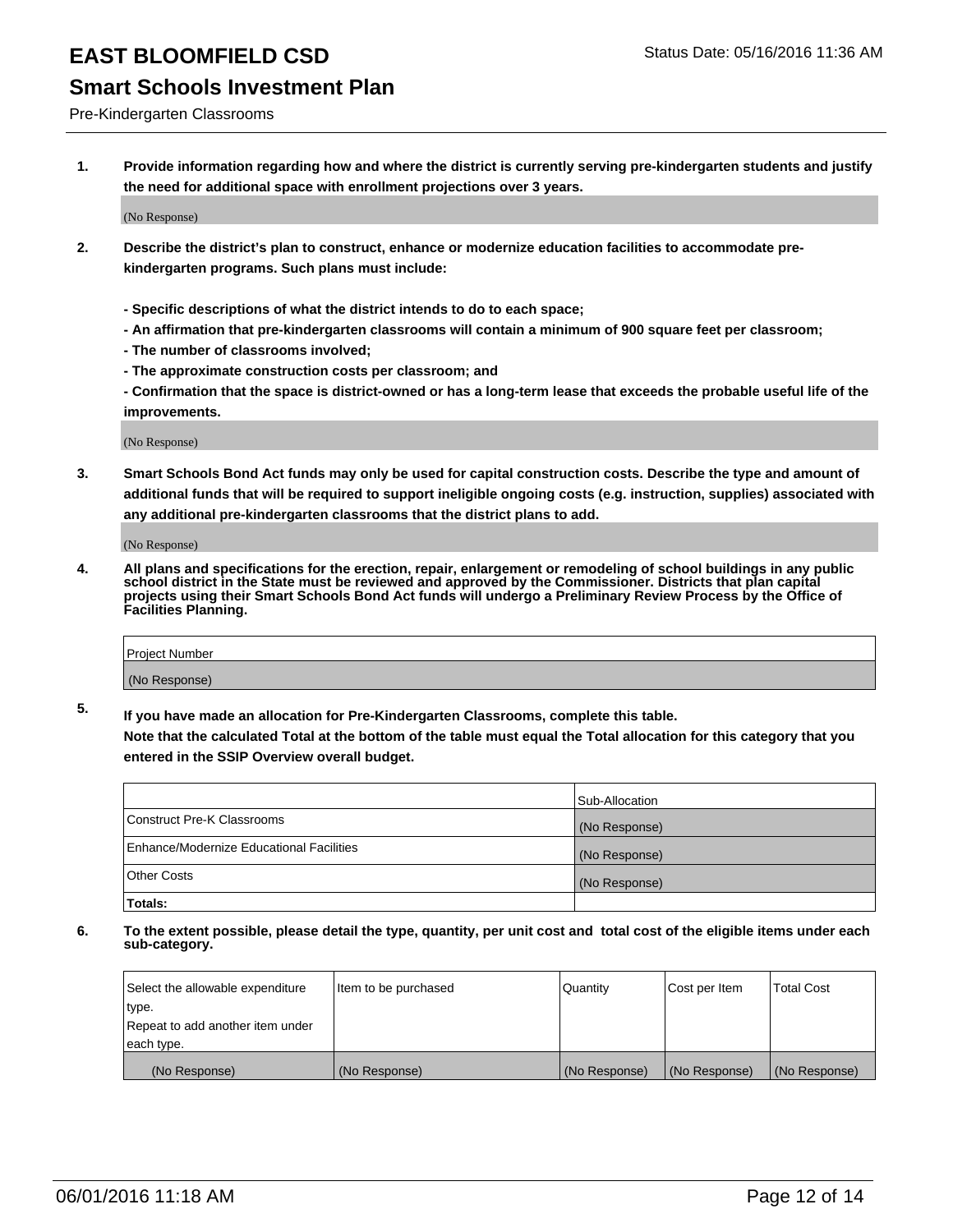## **Smart Schools Investment Plan**

Replace Transportable Classrooms

**1. Describe the district's plan to construct, enhance or modernize education facilities to provide high-quality instructional space by replacing transportable classrooms.**

(No Response)

**2. All plans and specifications for the erection, repair, enlargement or remodeling of school buildings in any public school district in the State must be reviewed and approved by the Commissioner. Districts that plan capital projects using their Smart Schools Bond Act funds will undergo a Preliminary Review Process by the Office of Facilities Planning.**

| Project Number |  |
|----------------|--|
| (No Response)  |  |

**3. For large projects that seek to blend Smart Schools Bond Act dollars with other funds, please note that Smart Schools Bond Act funds can be allocated on a pro rata basis depending on the number of new classrooms built that directly replace transportable classroom units.**

**If a district seeks to blend Smart Schools Bond Act dollars with other funds describe below what other funds are being used and what portion of the money will be Smart Schools Bond Act funds.**

(No Response)

**4. If you have made an allocation for Replace Transportable Classrooms, complete this table. Note that the calculated Total at the bottom of the table must equal the Total allocation for this category that you entered in the SSIP Overview overall budget.**

|                                                | Sub-Allocation |
|------------------------------------------------|----------------|
| Construct New Instructional Space              | (No Response)  |
| Enhance/Modernize Existing Instructional Space | (No Response)  |
| <b>Other Costs</b>                             | (No Response)  |
| Totals:                                        |                |

| Select the allowable expenditure | Item to be purchased | <b>Quantity</b> | Cost per Item | <b>Total Cost</b> |
|----------------------------------|----------------------|-----------------|---------------|-------------------|
| type.                            |                      |                 |               |                   |
| Repeat to add another item under |                      |                 |               |                   |
| each type.                       |                      |                 |               |                   |
| (No Response)                    | (No Response)        | (No Response)   | (No Response) | (No Response)     |